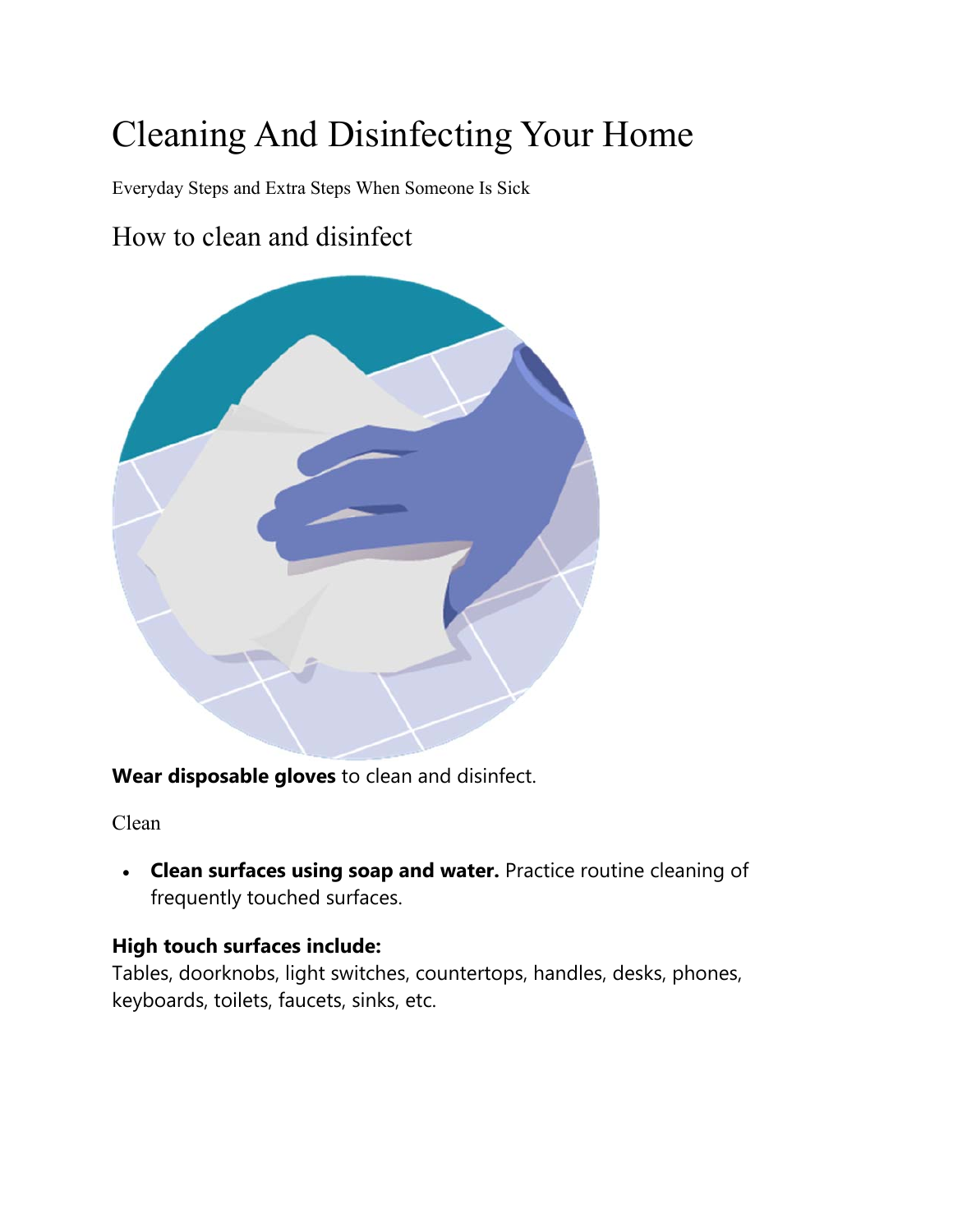

#### **Disinfect**

- Clean the area or item with soap and water or another detergent if it is dirty. Then, use a household disinfectant.
- **Recommend use of EPA-registered household disinfectant**external icon. **Follow the instructions on the label** to ensure safe and effective use of the product.

Many products recommend:

- o Keeping surface wet for a period of time (see product label)
- o Precautions such as wearing gloves and making sure you have good ventilation during use of the product.
- **Diluted household bleach solutions may also be used** if appropriate for the surface. Check to ensure the product is not past its expiration date. Unexpired household bleach will be effective against coronaviruses when properly diluted.

**Follow manufacturer's instructions** for application and proper ventilation. Never mix household bleach with ammonia or any other cleanser.

**Leave solution** on the surface for **at least 1 minute To make a bleach solution**, mix:

- o 5 tablespoons (1/3rd cup) bleach per gallon of water OR
- o 4 teaspoons bleach per quart of water
- **Alcohol solutions with at least 70% alcohol.**

**More details:** Complete Disinfection Guidance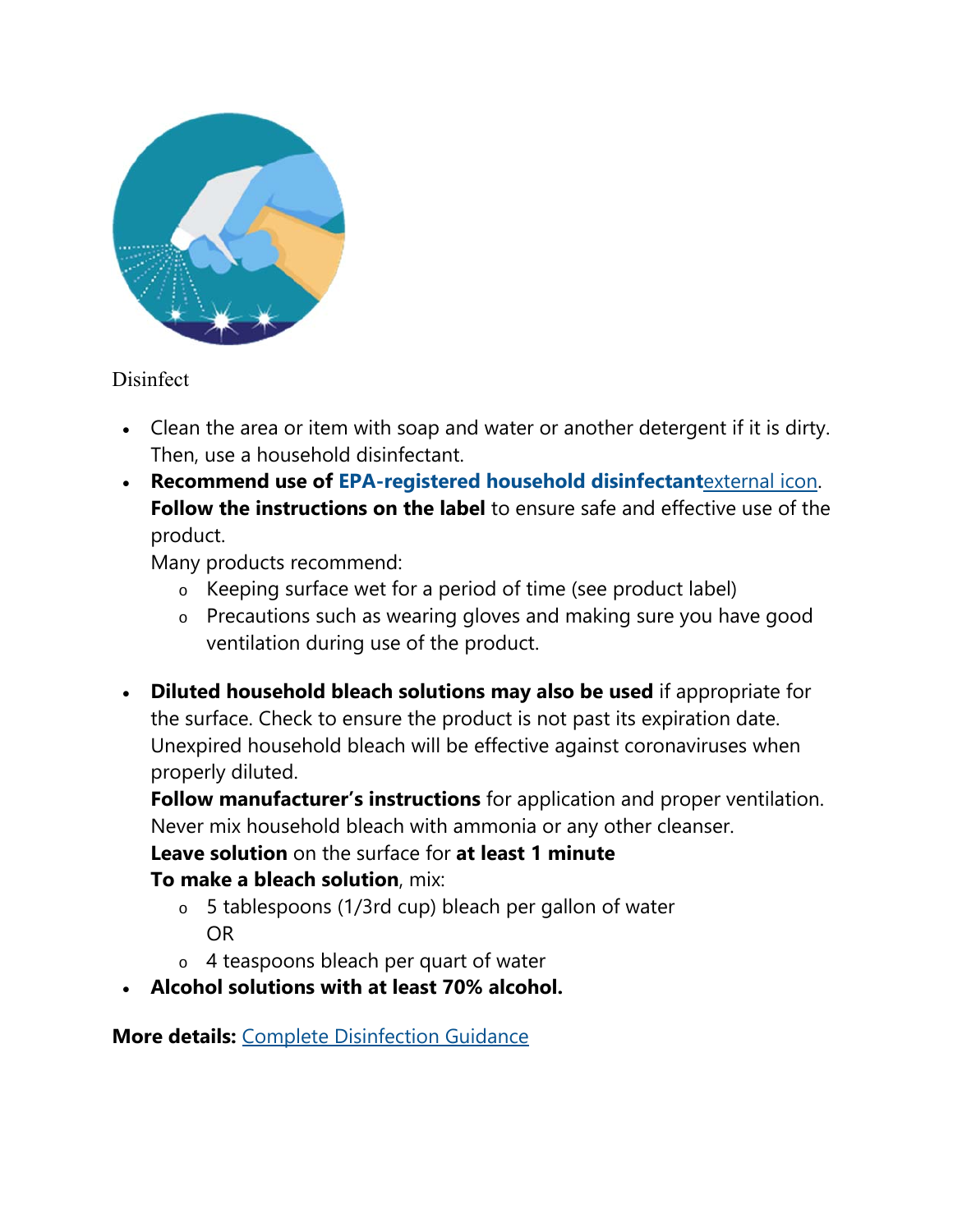

Soft surfaces

For soft surfaces such as **carpeted floor, rugs, and drapes**

- **Clean the surface using soap and water** or with cleaners appropriate for use on these surfaces.
- **Launder items** (if possible) according to the manufacturer's instructions.Use the warmest appropriate water setting and dry items completely.

OR

 **Disinfect with an EPA-registered household disinfectant.** These disinfectantsexternal icon meet EPA's criteria for use against COVID-19.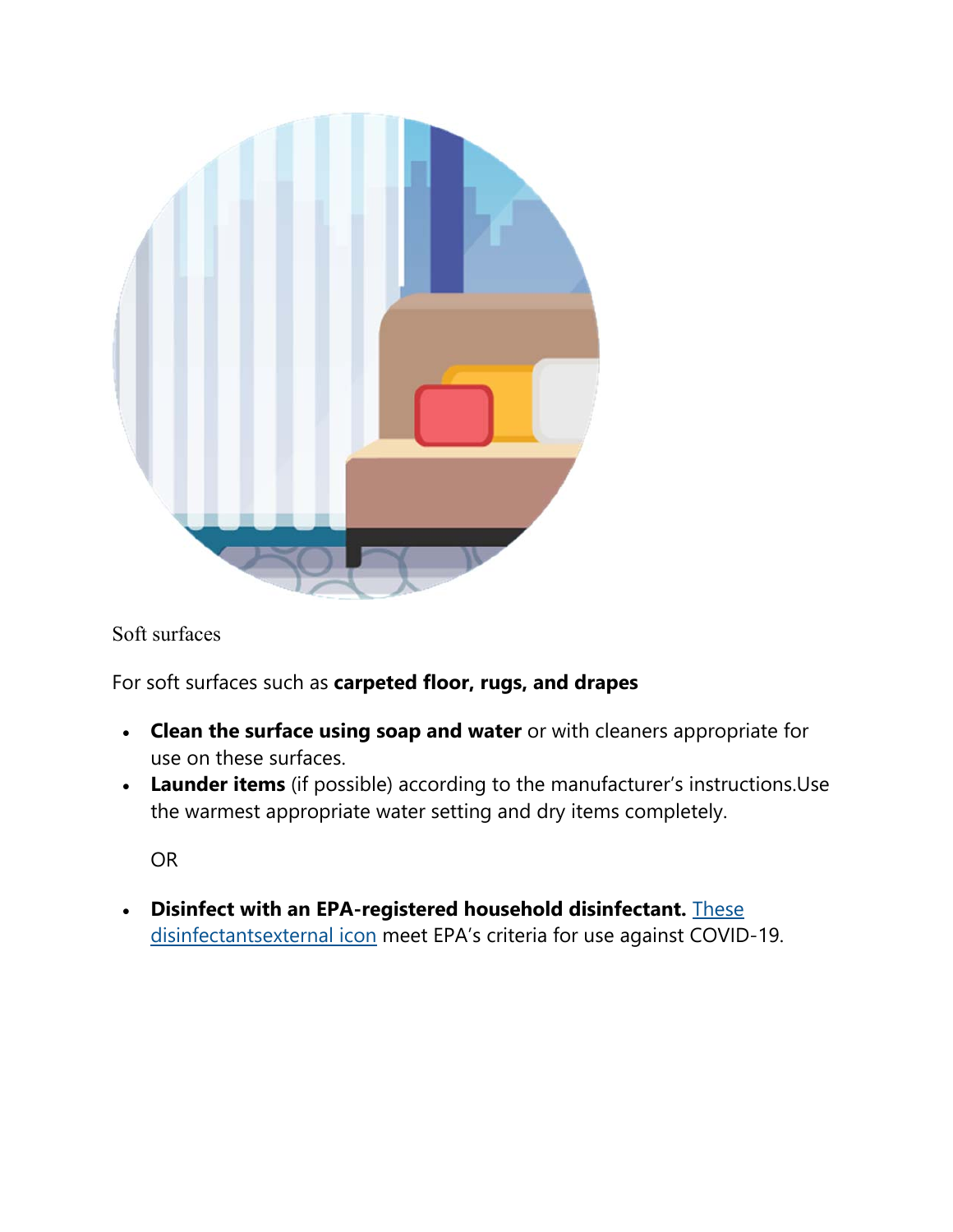

Electronics

For electronics, such as **tablets, touch screens, keyboards, and remote controls.**

- Consider putting a **wipeable cover** on electronics
- Follow **manufacturer's instruction** for cleaning and disinfecting
	- o If no guidance, use alcohol-based wipes or sprays containing at least 70% alcohol. Dry surface thoroughly.

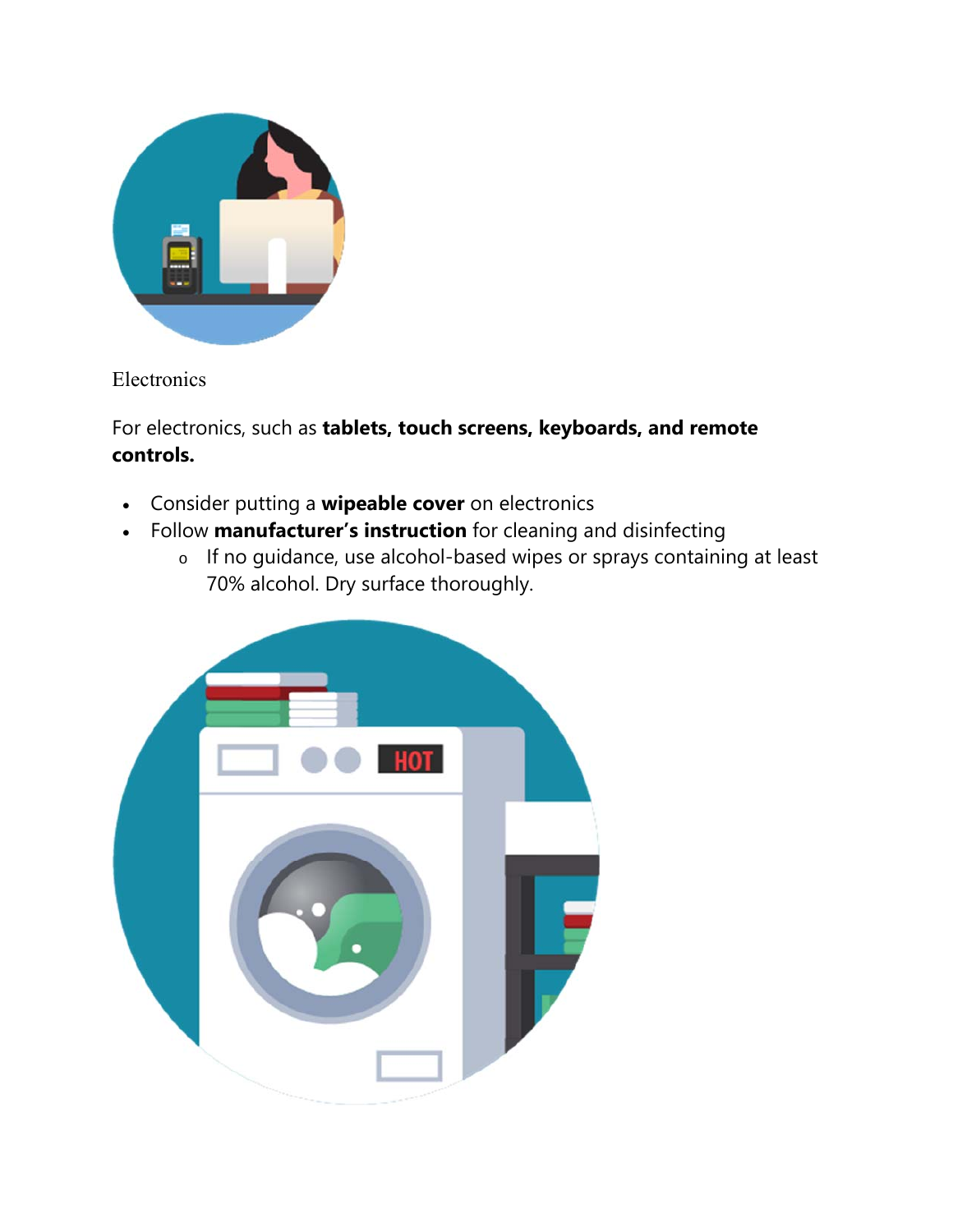#### Laundry

For clothing, towels, linens and other items

- Launder items according to the manufacturer's instructions. Use the **warmest appropriate water setting** and dry items completely.
- **Wear disposable gloves** when handling dirty laundry from a person who is sick**.**
- Dirty laundry from a person who is sick **can be washed with other people's items**.
- **Do not shake** dirty laundry.
- Clean and **disinfect clothes hampers** according to guidance above for surfaces.
- Remove gloves, and **wash hands right away**.



Clean hands often

- **Wash your hands often** with soap and water for 20 seconds.
	- o Always wash immediately after removing gloves and after contact with a person who is sick.
- **Hand sanitizer:** If soap and water are not readily available and hands are not visibly dirty, use a hand sanitizer that contains at least 60% alcohol. However, if hands are visibly dirty, always wash hands with soap and water.
- **Additional key times to clean hands** include:
	- o After blowing one's nose, coughing, or sneezing
	- o After using the restroom
	- o Before eating or preparing food
	- o After contact with animals or pets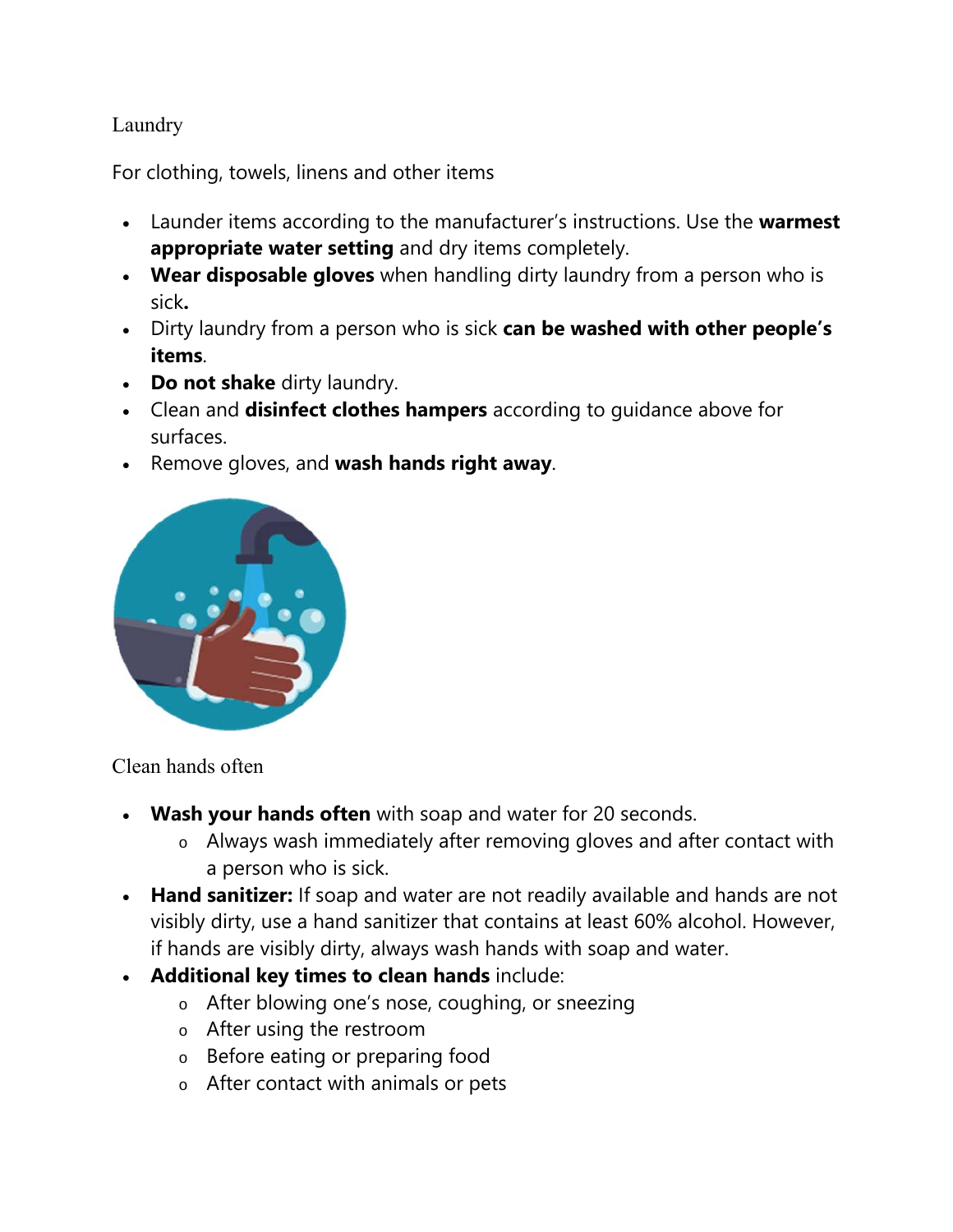- o Before and after providing routine care for another person who needs assistance (e.g. a child)
- **Avoid touching** your eyes, nose, and mouth with unwashed hands.

## When Someone is Sick



#### Bedroom and Bathroom

#### Keep **separate bedroom and bathroom for a person who is sick** (if possible)

- The person who is sick should stay separated from other people in the home (as much as possible).
- **If you have a separate bedroom and bathroom**: Only clean the area around the person who is sick when needed, such as when the area is soiled. This will help limit your contact with the person who is sick.
	- o Caregivers can **provide personal cleaning supplies** to the person who is sick (if appropriate). Supplies include tissues, paper towels, cleaners, and EPA-registered disinfectantsexternal icon. If they feel up to it, the person who is sick can clean their own space.
- **If shared bathroom**: The person who is sick should clean and disinfect after each use. If this is not possible, the caregiver should wait as long as possible before cleaning and disinfecting.
- See precautions for household members and caregivers for more information.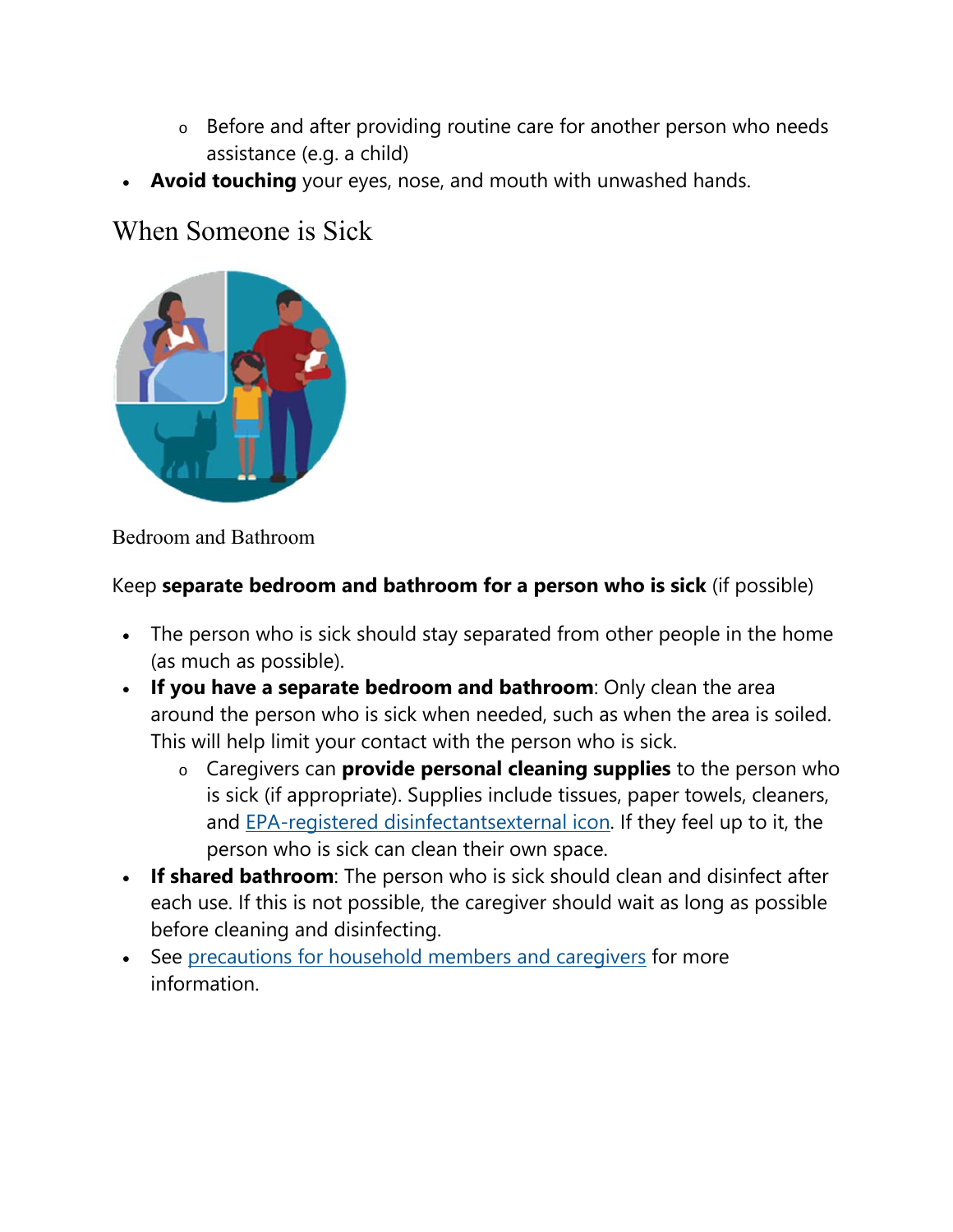

Food

- **Stay separated:** The person who is sick should eat (or be fed) in their room if possible.
- **Wash dishes and utensils using gloves and hot water:** Handle any used dishes, cups/glasses, or silverware with gloves. Wash them with soap and hot water or in a dishwasher.
- Clean hands after taking off gloves or handling used items.